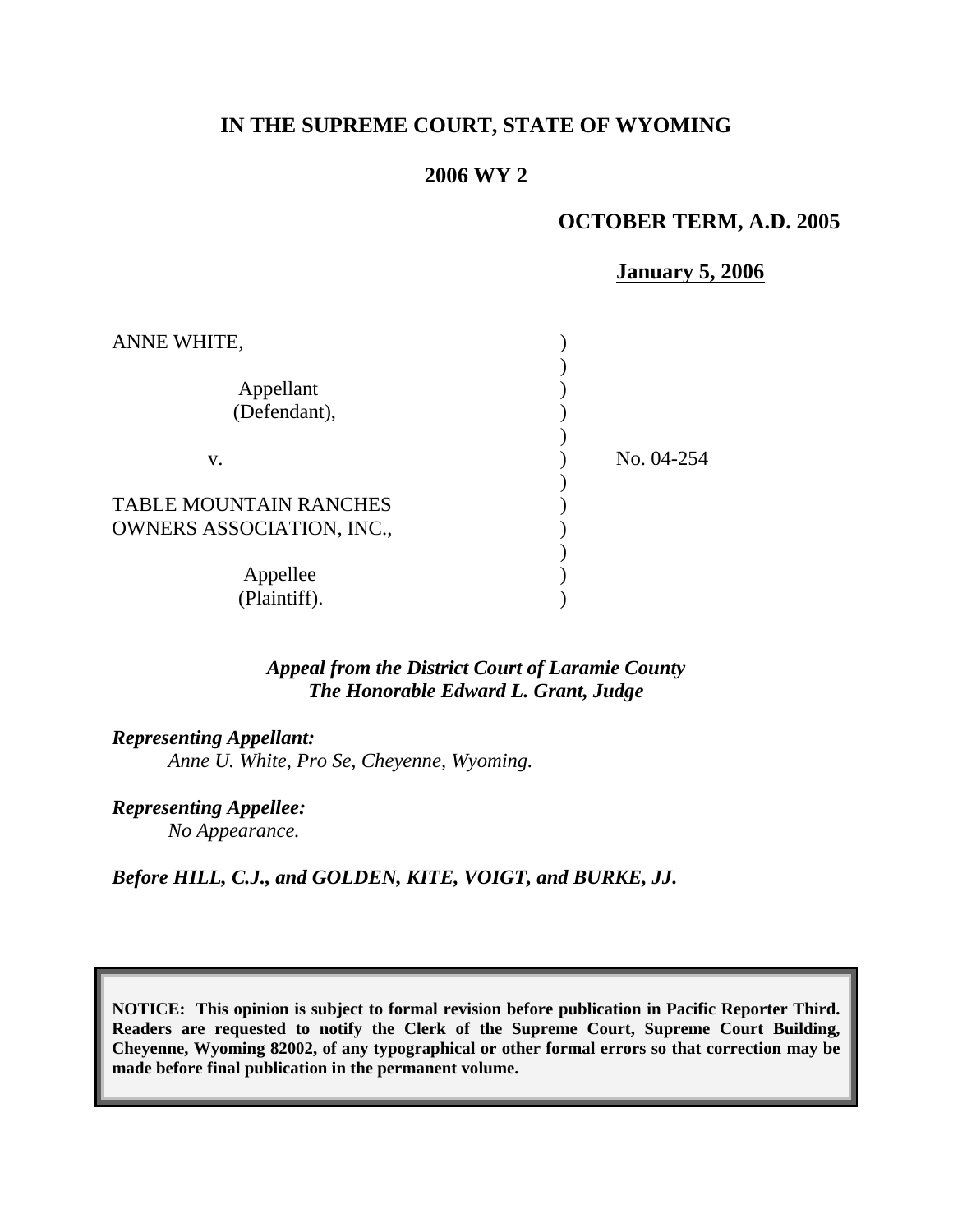# **VOIGT**, **Justice**.

l

[¶1] Anne White appeals from an order holding her in contempt of a January 20, 2000 permanent restraining order that required her to remove cattle from two lots in the Table Mountain Ranches Subdivision of Laramie County, Wyoming. In this appeal, no hearing transcript was created, Ms. White failed to supplement the record according to W.R.A.P. 3.03, and the appellees, Table Mountain Ranches Owners Association, Inc. (TMR), did not file a brief. Based on the limited information available for our review, we affirm.

# **ISSUES**

- [¶2] The issues presented are:
	- I. Whether Ms. White should have been allowed to supplement the record?
	- II. Whether the district court erroneously awarded attorney's fees to TMR?
	- III. Whether enforcing the order holding Ms. White in contempt would be inequitable?
	- IV. Whether service of the order setting a hearing was inadequate?

# **FACTS**[1](#page-1-0)

[¶3] Ms. White owns two adjoining parcels of land in the Table Mountain Ranches Subdivision. The subdivision is encumbered by certain restrictive covenants, which covenants include an agreement that:

> No animals or livestock of any kind shall be housed, raised or kept on any tract or property either temporarily or permanently except that commonly accepted domestic pets may be kept, provided they are not kept or maintained for any

<span id="page-1-0"></span><sup>&</sup>lt;sup>1</sup> Though the record is nearly devoid of any verified factual evidence, we have gleaned this information from Ms. White's brief and the pleadings filed in the district court and present these "facts" merely to provide context to the issues discussed in this opinion. *See Parker v. Parker*, 750 P.2d 1313, 1313 (Wyo. 1988). We remain cognizant, however, that this background information does not find testimonial or other evidentiary support in the record.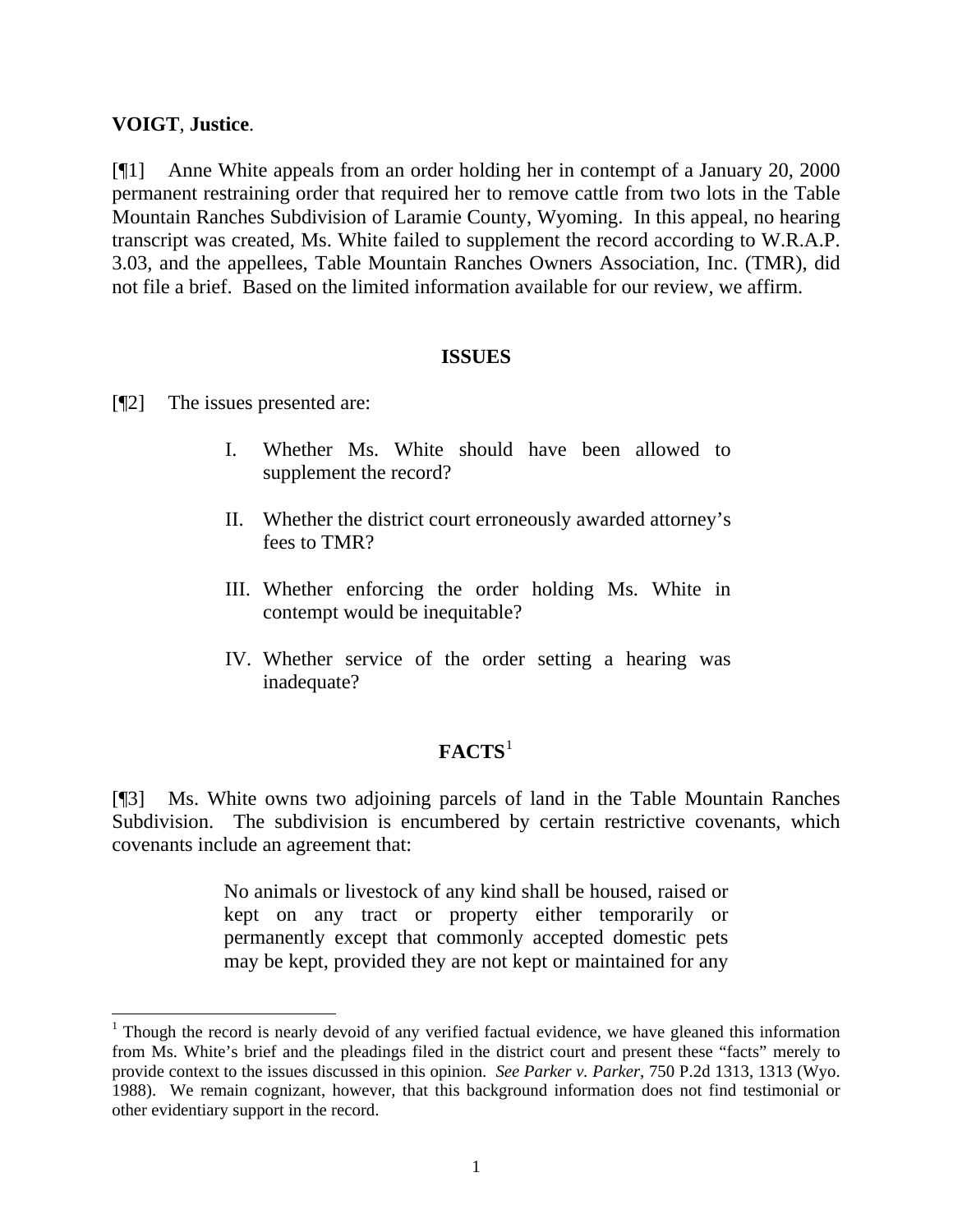commercial purposes, and except that no more than four (4) horses for each individual tract may be kept.

In addition, the document allows TMR to recover attorney's fees if judicial action is required to enjoin a landowner from breaching the covenants.

[¶4] On November 2, 1999, TMR filed a Petition for a Permanent Restraining Order against Ms. White. The petition alleged that Ms. White was keeping cattle on her land in violation of the covenants and asked for injunctive relief and an award of attorney's fees. Ms. White did not deny that she was keeping cattle on her land, but claimed that the covenant was unenforceable because it had "never been enforced" against other landowners. After hearing arguments from both parties, the district court granted the permanent restraining order and ordered Ms. White to pay TMR's attorney's fees.

[ $\llbracket 5 \rrbracket$  On December 5, [2](#page-2-0)003, TMR filed a third motion for order to show cause<sup>2</sup> alleging that Ms. White had refused to remove cattle from her land in violation of the restrictive covenant. A hearing was scheduled for February 2004, but was vacated because Ms. White attempted to have the district court judge removed for bias. In August 2004, the motion was scheduled to be heard on September 8, 2004. No transcript or other recording of that hearing is available, but the district court made findings and again held Ms. White in contempt. She was ordered to pay a \$500 fine, an additional \$250 fine for each day that she kept cattle on her Table Mountain Ranches property after September 8, and TMR's attorney's fees. This appeal followed.

# **STANDARD OF REVIEW**

[¶6] When reviewing an appeal from a contempt citation, we will not overturn the trial court's action except for an abuse of discretion since the inherent power to summarily punish for contempt is securely vested within a trial judge's discretion. *Horn v. District Court, Ninth Judicial District*, 647 P.2d 1368, 1375 (Wyo.1982). The ultimate question in determining whether an abuse of discretion has occurred is whether the district court could have reasonably concluded as it did. *GGV v. JLR*, 2002 WY 19, ¶ 14, 39 P.3d 1066, ¶ 14 (Wyo.2002); *Vaughn v. State*, 962 P.2d 149, 151 (Wyo.1998).

*Horn v. Welch*, 2002 WY 138, ¶ 8, 54 P.3d 754, 758 (Wyo. 2002).

 $\overline{\phantom{a}}$ 

<span id="page-2-0"></span> $2^2$  Ms. White had been held in contempt of the January 2000 order twice before the instant action.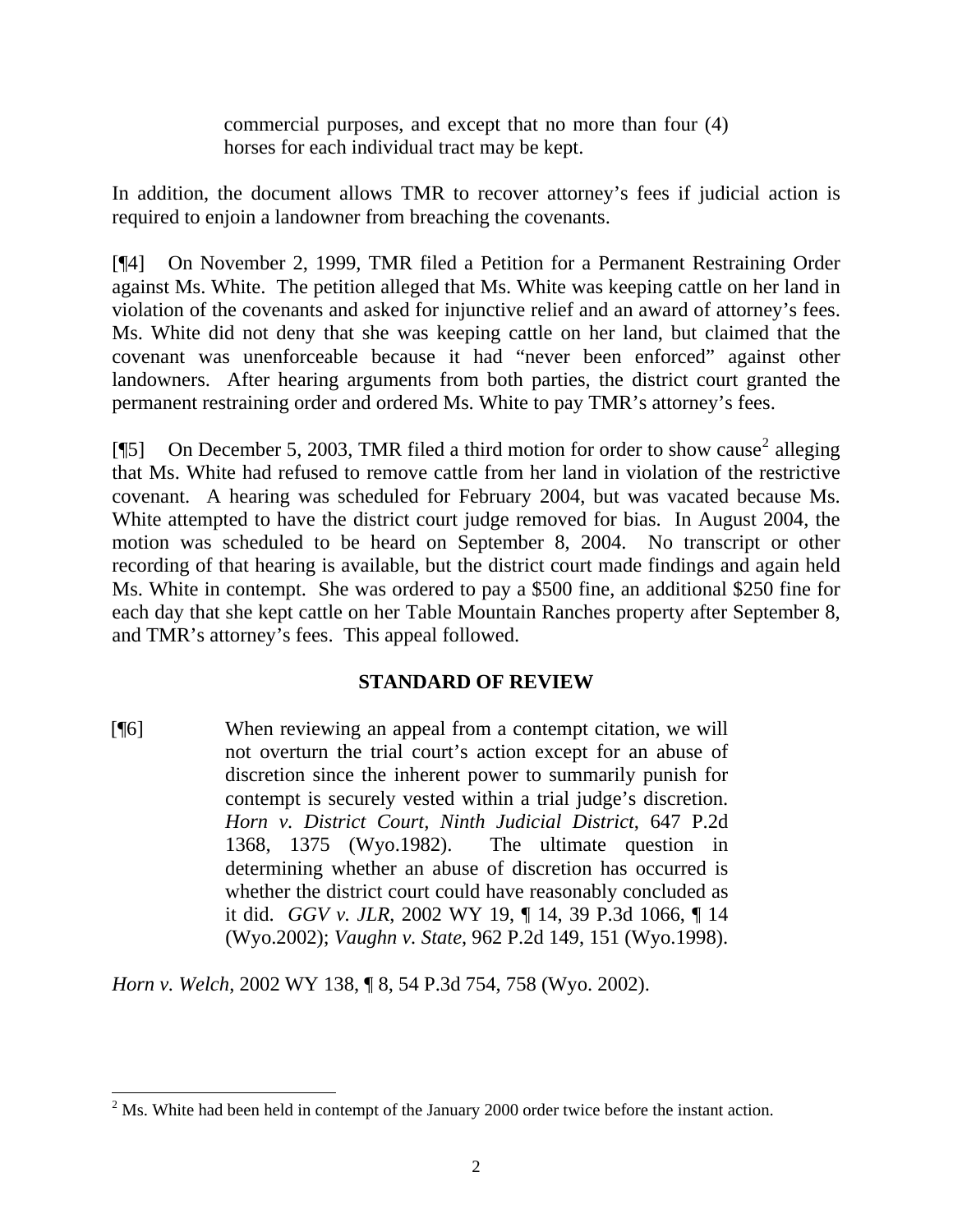## **DISCUSSION**

### *Reconstructing the Record*

[¶7] During the pendency of this appeal, Ms. White filed two motions with this Court. She requested an extension of time so that she could supplement or "reconstruct" the record, and also asked us simply to add documents and other evidence to the record. Ms. White argued that the record does not contain critical information that was presented at her third contempt hearing because the proceedings were not recorded. We denied both motions because Ms. White failed to prepare a statement of the evidence or proceedings pursuant to W.R.A.P.  $3.03<sup>3</sup>$  $3.03<sup>3</sup>$  In fact, in Ms. White's second motion, it became clear that she did not intend to create such a statement. Instead, she sought unilaterally to add documents and other evidence to the record<sup>[4](#page-3-1)</sup> that may or may not have been presented at her hearing.

[¶8] We affirm our decision not to allow Ms. White to supplement or reconstruct the record. We have said that a "*pro se* litigant is entitled to some leniency from the stringent standards applied to formal pleadings drafted by attorneys. However, there must be a reasonable adherence to the procedural rules and requirements of the court." *Young v. State*, 2002 WY 68, ¶ 9, 46 P.3d 295, 297 (Wyo. 2002). W.R.A.P. 3.03 was designed to avoid the situation we now face. An opposing party must be allowed to review–and the district court approve–a statement of the evidence or proceedings before it becomes part of the record. This assures us that, on appeal, the evidence in the record transmitted to us is accurate. When a party seeks to "reconstruct" the record *ex parte*, no such assurance exists and we will not allow such supplementation in the instant case. Because she made no attempt to supplement the record in the district court according to W.R.A.P. 3.03, we will affirm our earlier orders prohibiting Ms. White's attempt to construct a record.

l

<span id="page-3-0"></span> $3$  W.R.A.P. 3.03 states:

If no report of the evidence or proceedings at a hearing or trial was made, or if a transcript is unavailable, appellant may prepare a statement of the evidence or proceedings from the best available means including appellant's recollection. The statement shall be served on appellee, who may serve objections or propose amendments within 15 days after service. The statement and any objections or proposed amendments shall be submitted to the trial court for settlement and approval and as settled and approved shall be included by the clerk of the trial court in the record on appeal.

<span id="page-3-1"></span><sup>&</sup>lt;sup>4</sup> For instance, Ms. White sought to add third-party affidavits, maps and photos, TMR minutes, various letters, and a police report.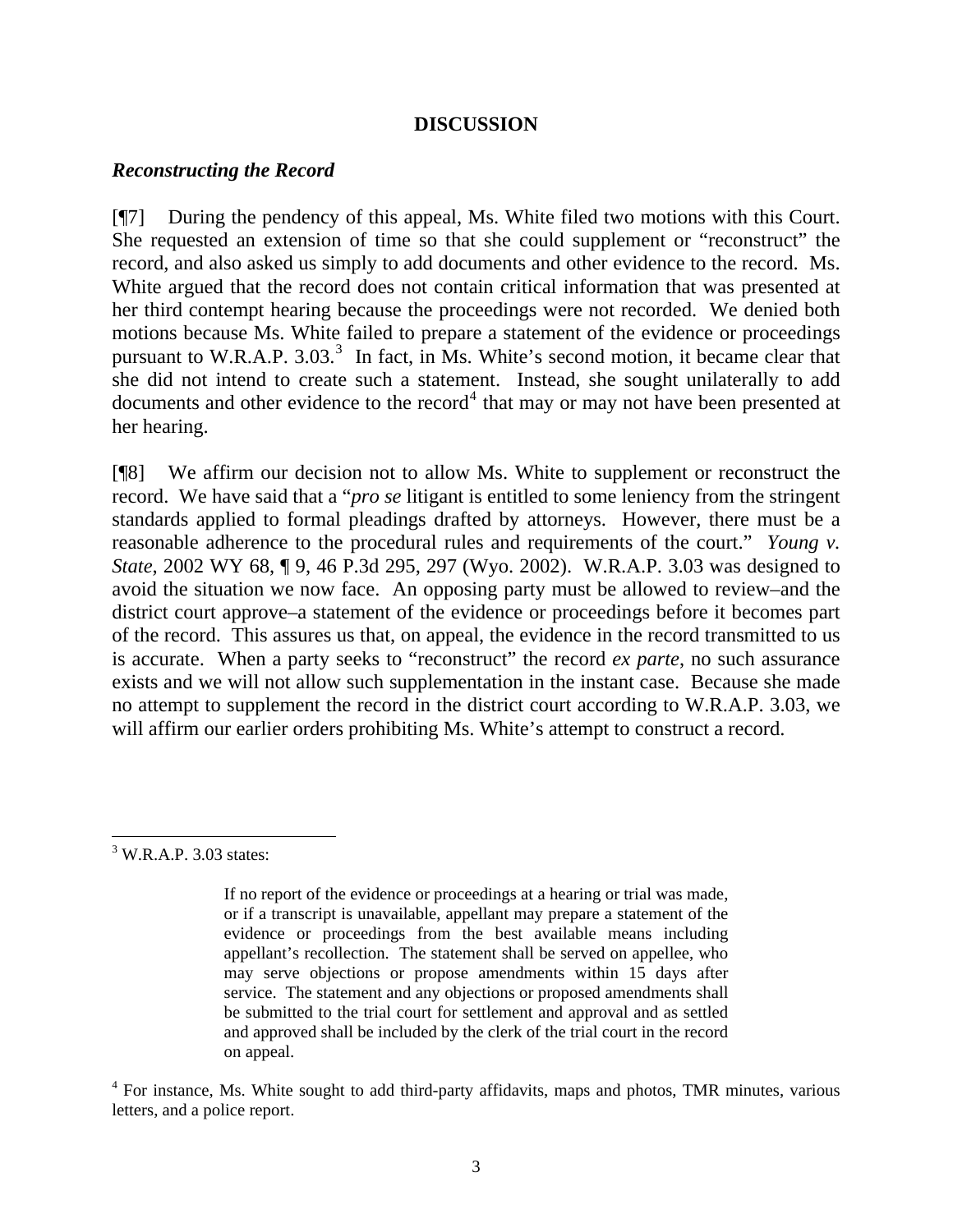# *Attorney's Fees*

[¶9] Ms. White claims that the third motion for order to show cause was brought not by TMR, but by Christine Christiansen, TMR's secretary, acting in an individual capacity. Therefore, she claims that the provision in the restrictive covenants that allows TMR to recover attorney's fees is not applicable and Ms. Christiansen should have to pay her own attorney's fees.

[¶10] We can discern no evidence from the record in support of Ms. White's contention. "[I]t is the appellant's burden to bring a sufficient record to this Court to allow review of the district court's discretionary decisions." *Beeman v. Beeman*, 2005 WY 45, ¶ 12, 109 P.3d 548, 552 (Wyo. 2005). Moreover, "[t]his Court cannot rely on the allegations and averments contained within pleadings and briefs as being accurate statements of facts." *Small v. Convenience Plus Partners, Ltd.*, 6 P.3d 1254, 1255 (Wyo. 2000). Apart from the assertion in her brief and a handwritten "Statement Contesting Attorney's Fees," Ms. White has presented us with no evidence that Ms. Christiansen was acting in an individual capacity. To the contrary, the third motion for order to show cause was brought in TMR's name, drafted by TMR's attorney, and contained an affidavit from Ms. Christiansen in her capacity as secretary for TMR. Because Ms. White's argument is not supported by the record, we affirm the district court's award of attorney's fees.

# *Inequitable Enforcement*

[¶11] Ms. White claims, for the first time in this appeal, that continuing to enforce the permanent injunction against her would inequitably burden her under the "relative hardship" doctrine.<sup>[5](#page-4-0)</sup> We will not consider this argument further because it is based on assertions and averments unsupported by the record and we will not consider such an argument for the first time on appeal. *Carabajal v. Wyo. Workers' Safety and Comp. Div.*, 2005 WY 119, ¶ 20, 119 P.3d 947, 954 (Wyo. 2005). While Ms. White is correct that we may consider some issues for the first time on appeal, *see id.*, we will decline to weigh the "relative hardship" of continued enforcement of the permanent restraining order because there is no evidence in the record upon which we could base a decision.

# *Inadequate Service*

l

[¶12] Finally, Ms. White claims that service of the district court's order setting the "show cause" hearing was inadequate because she was not informed of the time and date

<span id="page-4-0"></span><sup>&</sup>lt;sup>5</sup> Under the relative hardship doctrine, a restrictive covenant will not be enforced against a landowner "if the defendant will be subject to great hardship or the consequences would be inequitable . . . ." 20 Am. Jur. 2d *Covenants, Conditions, and Restrictions* § 278 (1995).